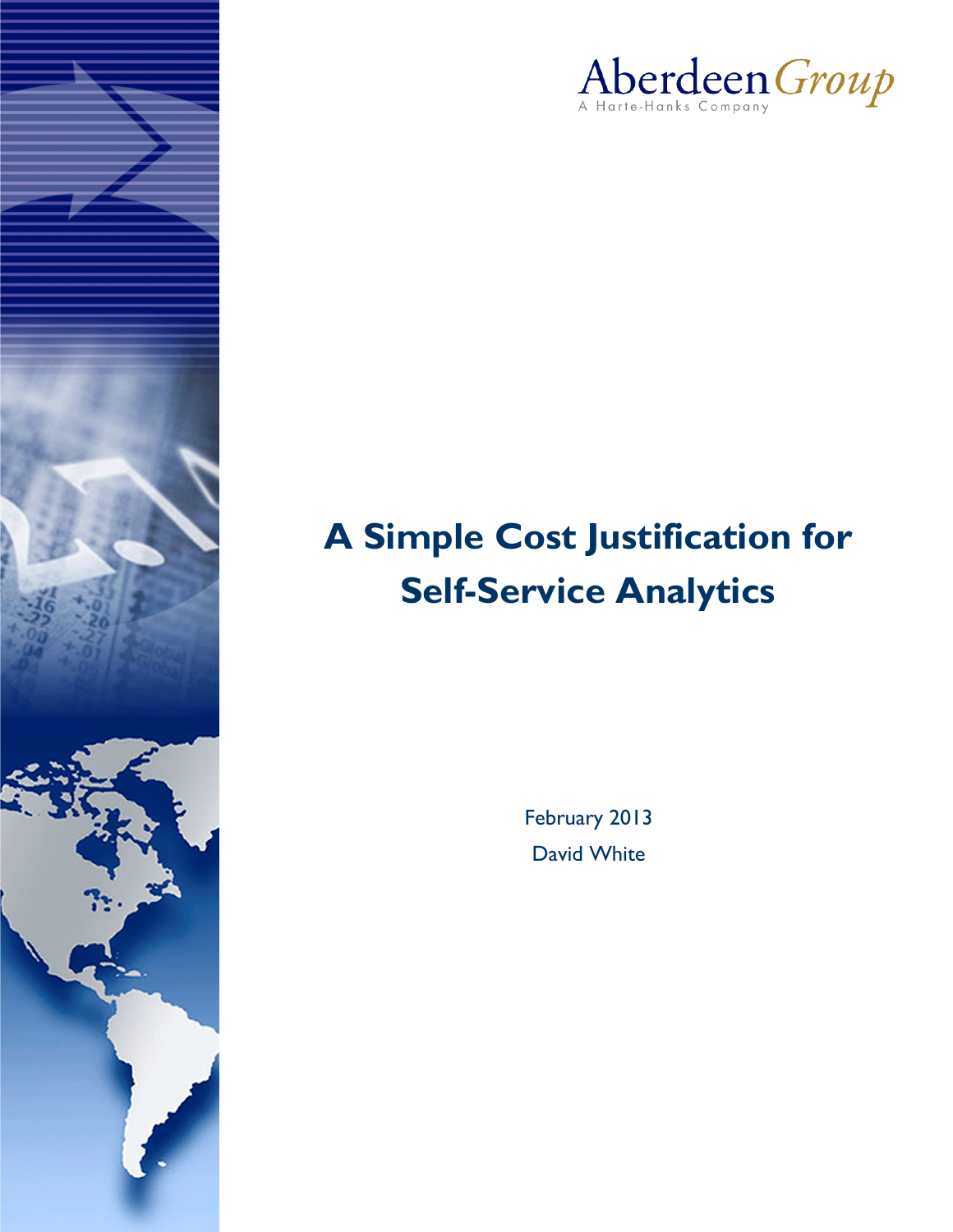# **Analyst Insight**



### **A Simple Cost Justification for Self-Service Analytics**

Increasingly, self-service permeates many aspects of our lives. Self-service gas stations and self-service banking (in the form of ATMs) have become commonplace over the last 60 years. More recently, self-service airline check-in has found rapid adoption. In these cases, the consumer benefits from faster service and greater convenience, while the provider is able to cut the cost of service delivery. The same is true for self-service analytics (see sidebar definition). This Analyst Insight quantifies the savings in internal IT support costs that can be achieved while simultaneously improving the ability of business managers to find timely information. Internal support accounts for 68% of the total cost of a business intelligence solution (on average), so self-service analytics should be a goal for many companies.

#### **Self-Service BI Reduces Internal IT Support Costs**

Expenditure on BI software licenses and related hardware is easy to quantify. As a result, these costs are usually the main focus when organizations consider the total cost of their analytics solutions. On the other hand, the cost of IT staff to implement and support a business intelligence solution is seldom tracked as rigorously. However, Aberdeen's research shows that organizations that deliver analytics using a self-service approach spend far less on internal IT support when compared to organizations that forgo self-service (Figure 1).







*This document is the result of primary research performed by Aberdeen Group. Aberdeen Group's methodologies provide for objective fact-based research and represent the best analysis available at the time of publication. Unless otherwise noted, the entire contents of this publication are copyrighted by Aberdeen Group, Inc.* 

*and may not be reproduced, distributed, archived, or transmitted in any form or by any means without prior written consent by Aberdeen Group, Inc.*

February 2013

#### Analyst Insight

Aberdeen's Insights provide the analyst's perspective on the research as drawn from an aggregated view of research surveys, interviews, and data analysis

#### Survey Definition

Data for this research was drawn from Aberdeen's April 2012 survey into agile business intelligence. Organizations were judged to have a selfservice approach to BI when business managers had both:

- $\sqrt{ }$  The ability to tailor reports and dashboards to their particular needs without help from IT.
- $\sqrt{\phantom{a}}$  The ability to drill-down to detailed information from summary reports, charts, or dashboards

Based on these criteria, 74 survey respondents currently use a self-service approach to business intelligence, while 125 survey respondents do not.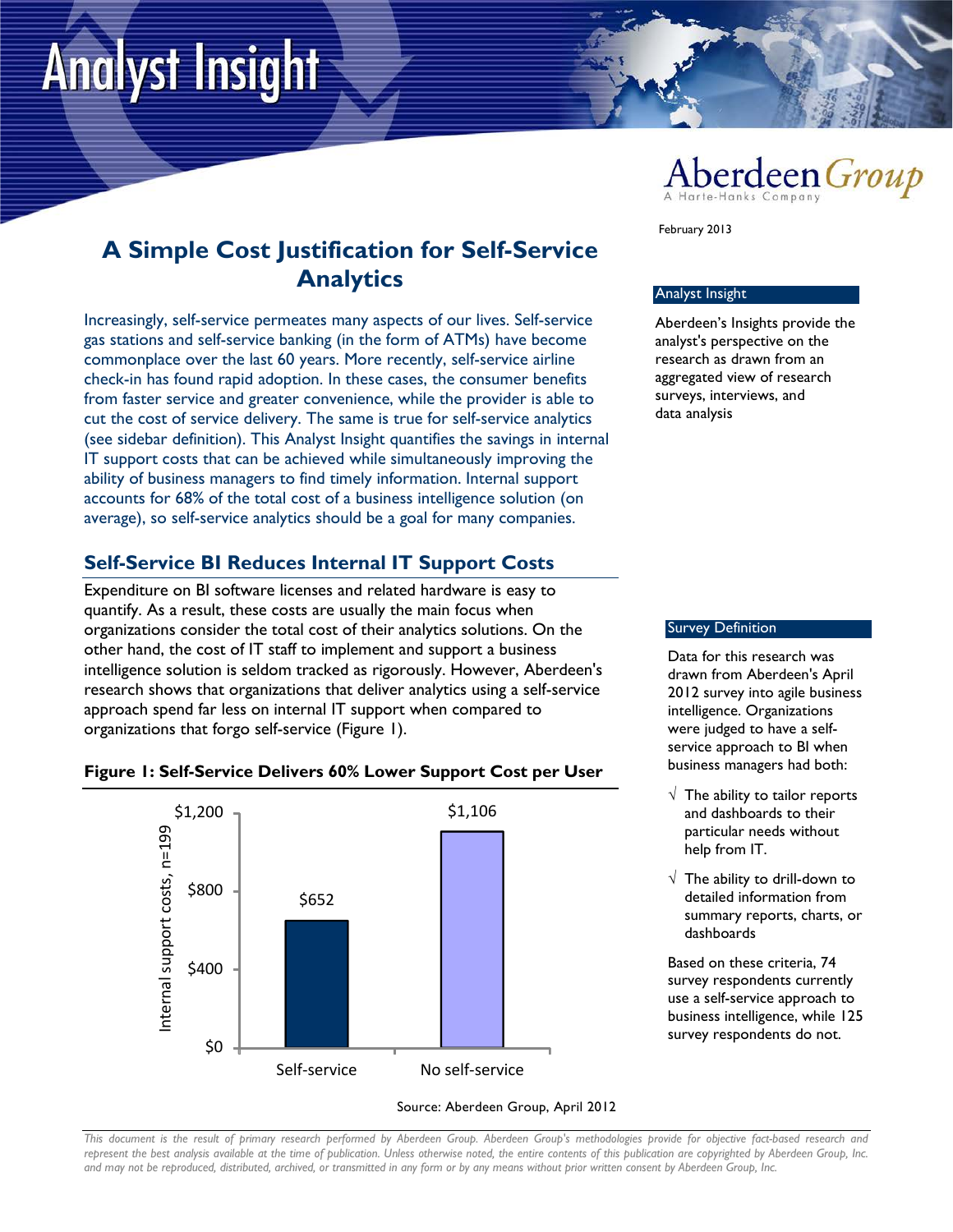As Figure 1 shows, companies that have a self-service philosophy when it comes to BI spend 41% less on IT support per BI user when compared to those firms that do not. This much lower cost for providing skilled IT support isn't magic. It's a simple shift of responsibilities.

Strong BI implementations depend on a successful collaboration between business users and skilled IT personnel. Between these two parties, the balance of responsibilities — exactly who does what — can vary. With some implementations the business community will simply define the information they need to see and how they need to see it. Skilled IT staff will then be primarily responsible for implementing the solution, in addition to modifying and enhancing it as time goes by. In this case, the ongoing involvement of business users is pretty minimal. Generally, it amounts to submitting enhancements requests and undertaking quality assurance (QA) when enhancements are completed.

That approach presents a big challenge: When business managers need to see new information, or simply different views of existing information, they are totally dependent on skilled IT staff to provide those enhancements for them. However, Aberdeen's March 2011 agile BI survey found that IT organizations have an average of 143 days of BI related project work outstanding. As a result, modification can often take longer to achieve than business managers are willing or able to wait because of the urgent nature of their decisions.

Happily, a self-service philosophy to analytics also improves the odds that business users can find the information they need when they need it.

#### **Table 1: Self-Service Provides More Effective Information Access**

|                                                                     | <b>Self-service</b> | No self-service |
|---------------------------------------------------------------------|---------------------|-----------------|
| Percentage of respondents<br>needing information within<br>the hour | 46%                 | 28%             |
| <b>Frequency of finding</b><br>information in the time<br>required  | 85%                 | 69%             |

n=199

Source: Aberdeen Group, April 2012

As Table 1 shows, self-service BI users are 23% more likely to find timely information to support their decisions. This is true despite having more demanding information needs. (Forty-six percent (46%) of managers with self-service analytics need information within one hour of business events occurring, compared to just 28% at other organizations).

#### **The Users Perspective on Self-Service**

Self-service provides freedom for business users to analyze and manipulate data directly without help from IT. Managers are often called on to react



#### Calculating Support Costs

On average, internal BI implementation and maintenance account for 68% of the total annual cost of a BI solution. The average cost of internal BI implementation and maintenance was calculated using the following data:

- $\sqrt{\phantom{a}}$  Average number of full-time equivalents (FTEs) responsible for the implementation of analytics reported in Aberdeen's survey
- $\sqrt{\ }$  Average number of full-time equivalents (FTEs) responsible for the ongoing maintenance of analytics reported in Aberdeen's survey
- $\sqrt{ }$  Average annual cost of \$150,000 for a skilled IT FTE to implement or support analytics (Aberdeen's estimate)
- $\sqrt{ }$  Average number of analytics users derived from Aberdeen's survey

The data recorded in Aberdeen's survey for these factors was:

- √ Self-service: **9.5 FTEs** implementing BI, **10.9 FTEs** maintaining BI, total estimated average support costs of **\$3.06m** for an average of **4,689 BI users**
- √ No self-service: **13.6 FTEs** implementing BI, **11.2 FTEs** maintaining BI, total estimated average support costs of **\$3.73m**, for an average of **3,372 BI users**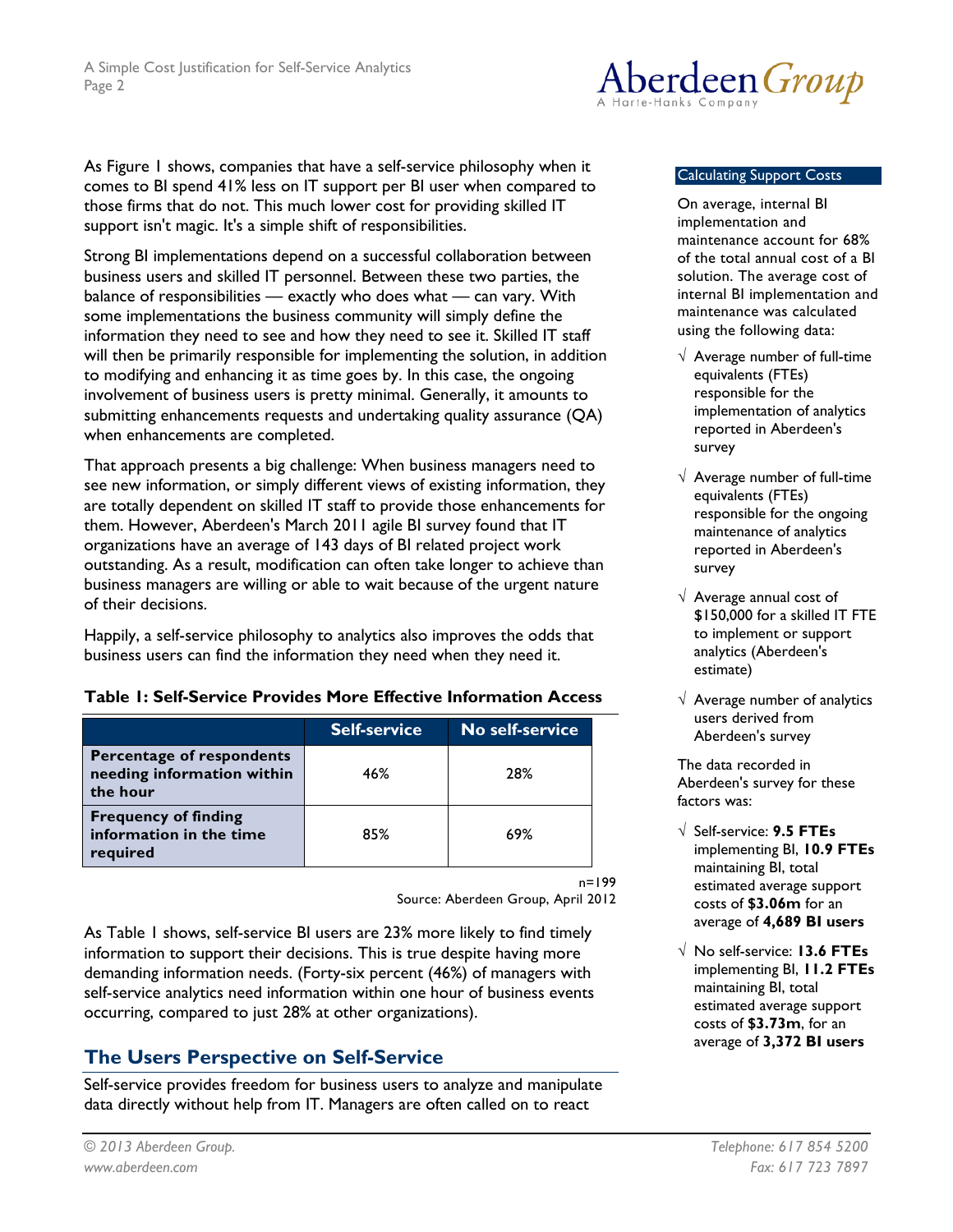Aberdeen *Group* 

rapidly to unexpected events, or a changing business environment. Because of this, BI solutions need to adapt and change to facilitate fresh insight, often at short notice. And, as noted earlier, it is often not possible for that change to be delivered in a timely way by a corporate IT team. Self-service BI provides a way for business users to interact with and explore data to answer questions for themselves, understanding cause-and-effect relationships so that they can take timely action. For example, imagine a call center manager has a dashboard that includes a number of high level KPIs. Further, imagine that one of those KPIs indicates a higher than expected daily call volume. The ability to move seamlessly from the summarized information in that KPI to more detailed data can help the manager investigate and quickly understand what has occurred and how to fix it.

However, a self-service approach places a greater responsibility on business users to get involved, hands-on, in implementing and maintaining the solution. For example, business users may assume the task of configuring the solution to meet their individual needs. This may be as simple as changing the colors or layout on a dashboard. On the other hand, users may be empowered to choose the key performance indicators (KPIs) that they wish to see on a dashboard and apply appropriate filters to the data. While this may sound like a burden, there are significant benefits. BI users can tailor their own personal solution so that the exact information they need to see is presented to them exactly how they want to see it. In practice, analytics users within the same business function may need to see different views of the same data. For example, a regional vice president of sales will want to see a higher level of information than an individual account manager. Even two accounts managers may prefer to see different information on a dashboard, or set different thresholds for when they will be alerted to potential problems. When the IT organization has such a backlog of work, it makes perfect sense for end users to take care of such details themselves, whenever possible. Most likely, such users will also feel a greater sense of commitment to success of the BI project if they take ownership of this part.

Notably, this approach also helps new BI projects to be completed faster. Organizations that use a self-service approach complete comparable new projects 77% faster than those that do not. Shifting responsibility for simple tasks in analytics projects — such as configuration of the final presentation — can help the IT department to focus on more strategic areas and improve overall productivity.

#### **Key Takeaways and Recommendations**

On the face of it, BI (or analytics) meets the basic win-win requirements for successful self-service. To wit, analytic consumers benefit from superior service, while corporate IT gets to reduce the cost of serving those users. However, the majority of organizations in Aberdeen's survey has not yet implemented self-service BI as defined in this Analyst Insight. Aberdeen recommends companies consider the following:

#### BI Styles

BI solutions can be classified into 3 broad types:

- √ **Managed reporting** Typically creates and delivers lists, or cross-tab style reports. Usually centralized and delivered by corporate IT, often only static views of data are available. Advanced solutions allow some interaction, such as filters or sorting.
- √ **Interactive dashboards** Allow several metrics to be displayed on a single screen. Often highly visual with charts and dials, dashboards frequently allow users to interact with information and "drill-down" to detailed data from summarized information. Corporate IT is normally heavily involved in dashboard projects.
- √ **Visual data discovery** A rich, highly interactive, visual tool is provided to business users to allow them to manipulate and explore information freely in (near) real-time. Although corporate IT provides the IT infrastructure and data, business managers and analysts create visualizations independently.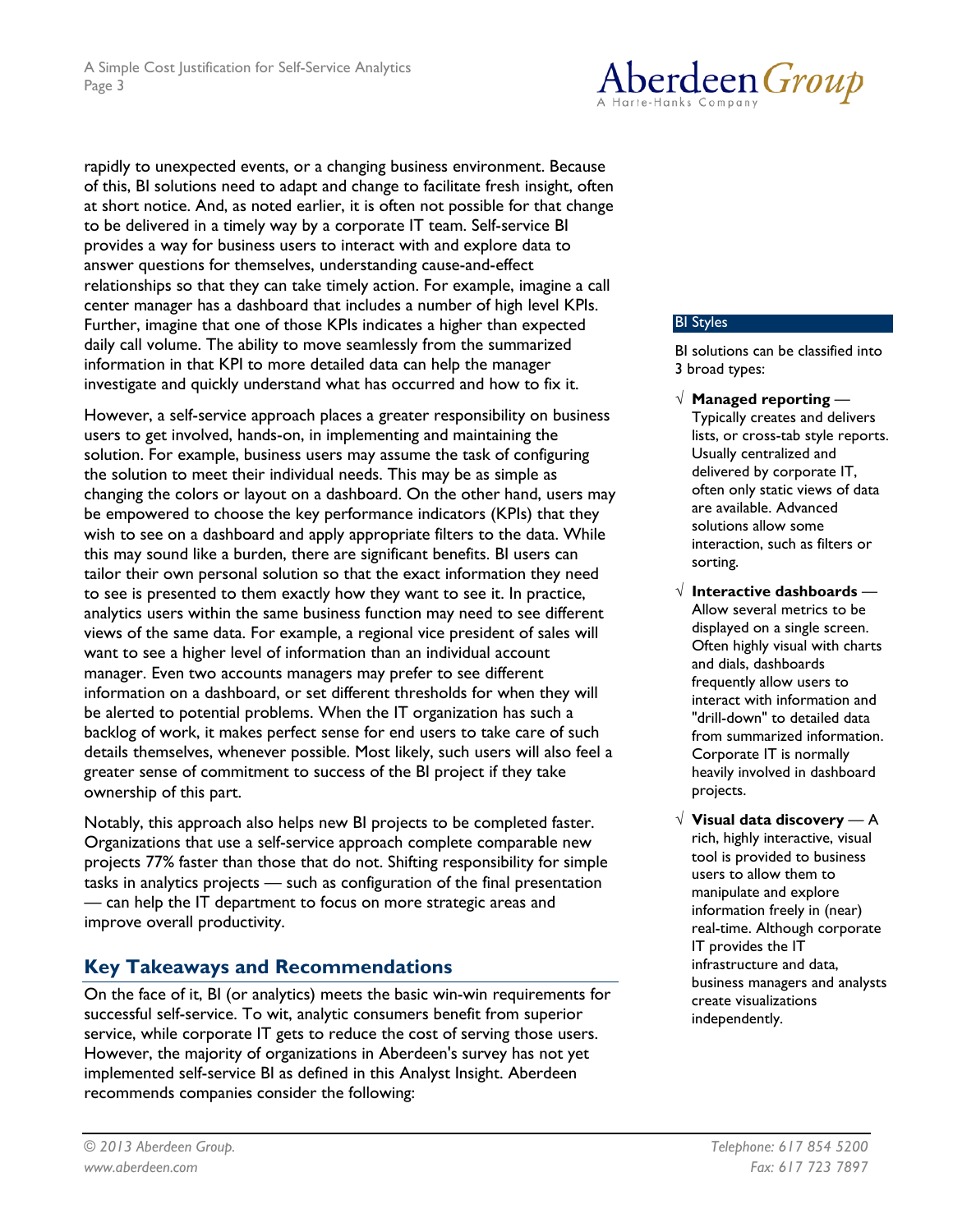

- **Self-service cuts the cost of internal support.** Organizations that have implemented self-service BI spend 41% less on IT support per user compared to those firms that have not. This is possible by shifting responsibility for some simple "last-mile" customization of the solution from skilled IT staff to business users. In addition, business managers are empowered and encouraged to move beyond static views of data to interactive exploration and manipulation.
- **Self-service improves the ability to access timely information.** This is a natural consequence of providing BI users with the means to be more "hands-on" with information. Managers that are able to manipulate information directly, in a self-service fashion, are 23% more likely to find the information they need in the timeframe that they need it.
- **The right tools help self-service happen.** Companies that have adopted self-service BI still used managed reporting (see sidebar definition) to provide basic management information — 67% of BI users have access to this type of tool. But, interactive tools comprise a large part of their analytics solution portfolio too. Sixtysix percent (66%) of business users have access to interactive dashboards, while 46% have access to visual data discovery tools. Organizations, should consider the mix of tools they make available to users in order to facility self-service.
- **Cultural changes may be necessary.** Providing appropriate software tools is only part of the story. For self-service analytics to take hold and provide value to the business, organizational culture may also need to be addressed. Unless managers are also empowered to act autonomously on the insights they gain from working hands-on with information, gains are likely to be limited. In addition, it is likely that appropriate training and intensive support is provided — at least initially — to ensure that business managers are comfortable manipulating and analyzing data in ways that they may never have done before. However, with a suitably supportive culture in place, self-service analytics can thrive, fostering a "culture of curiosity" than can help to drive business performance to new heights.

As IT support accounts for 68% of the average total cost of a BI solution, evolving towards a self-service approach to analytics is one of the most important steps organizations can take to reduce the total cost of ownership of their implementations.

For more information on this or other research topics, please visit [www.aberdeen.com](http://www.aberdeen.com/)